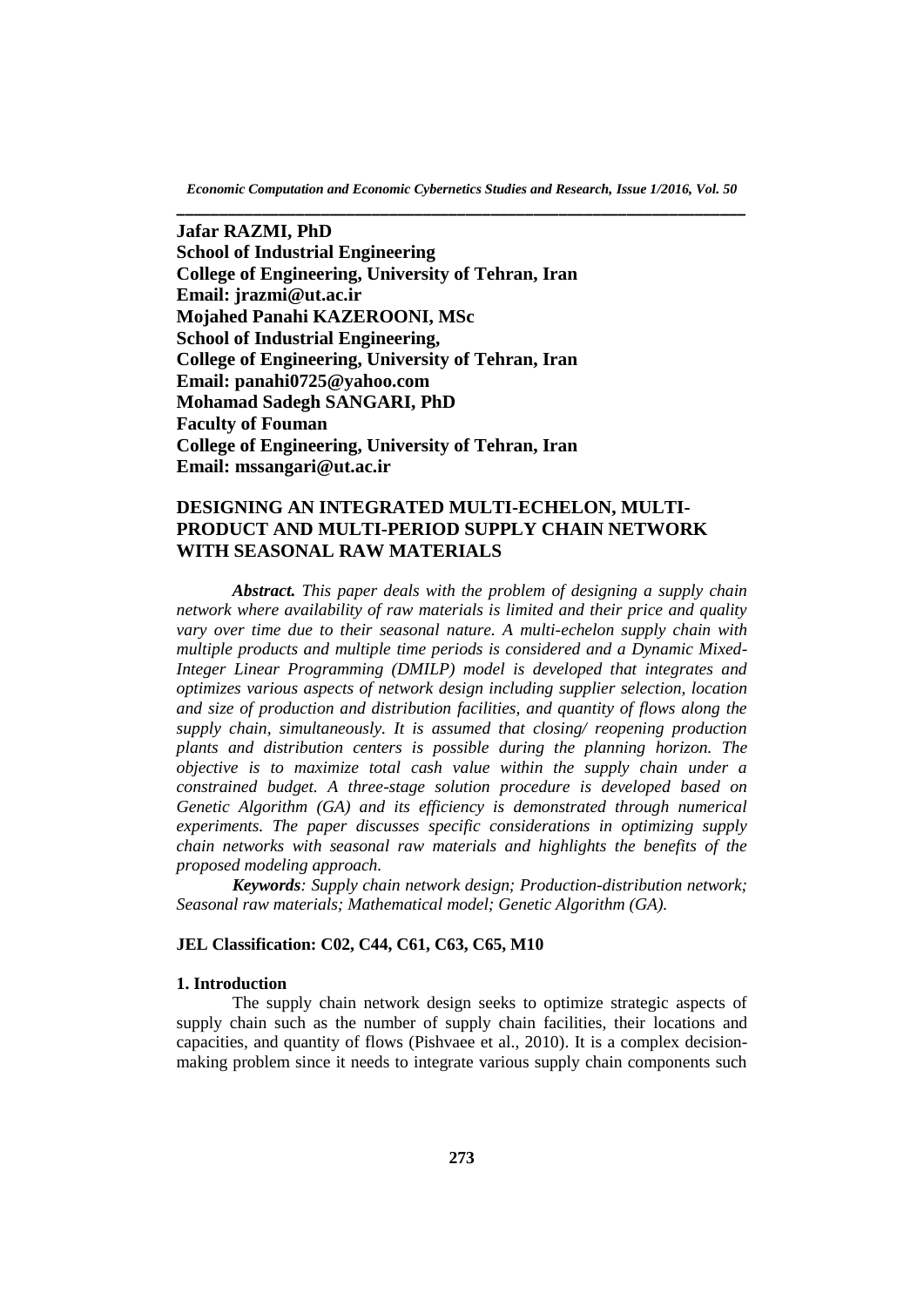as procurement, production, distribution, inventory management, etc. (Sha and Che, 2006). The complexity increases when additional features that reflect characteristics of the real-world supply chains are incorporated into the problem.

In this paper, we focus on the specific case of a supply chain wherein seasonal raw materials such as agricultural and natural products are used in production processes. The availability of raw materials is limited and their price and quality vary over time. At the first look, it seems to be economical to produce and store a large quantity of products in the low-price high-quality period of the raw materials in order to satisfy demand in all future periods. However, taking capacity and budget constraints into account, makes it inefficient in practice. This implies that the seasonality of raw materials will affect decisions regarding the purchasing time and quantity as well as planning of production and distribution and, in turn, determining the optimal configuration of the supply chain.

We consider a multi-echelon supply chain with multiple products and multiple time periods. The available budget is limited and the facilities can be closed/ reopened during the planning horizon. A mathematical modeling approach is presented and a solution procedure is developed using Genetic algorithm (GA).

The remainder of the paper is organized as follows. Section 2 provides a brief review of related studies. Section 3 gives the problem description and Section 4 presents the mathematical modeling framework. Section 5 develops a solution procedure based on GA for the presented problem. In Section 6, the proposed modeling approach and the solution procedure are evaluated in a set of numerical experiments, and finally, the paper ends up with conclusions in Section 7.

## **2. Literature review**

According to Thanh et al. (2008) and Hajipour and Pasandideh (2012), facility location and strategic planning of the supply chain has been the subject of many previous works. Herein, we review important studies that are more relevant to the focus of the current research.

Koksalan and Sural (1999) have considered both the location of new malt plants and the distribution of barley and malt with the objective of minimizing the present value of total costs. Melo et al. (2005) have developed a mathematical model that captures dynamic planning horizon, supply chain network configuration, external supply of materials, inventory for goods, distribution of commodities, availability of capital for investments, and storage limitations.

Pishvaee et al. (2010) have developed a bi-objective model for designing an integrated forward/ reverse logistics network that minimizes the total costs and maximizes the responsiveness of the network. Olivares-Benitez et al. (2012) have presented a bi-objective model for a two-echelon single-product supply chain design considering several transportation channels for each pair of facilities between echelons that introduce a cost-time tradeoff in the problem.

In more relevant studies, Martel (2005) has focused on designing an international production-distribution network for make-to-stock products. The author has discussed the manufacturing process and product structures, the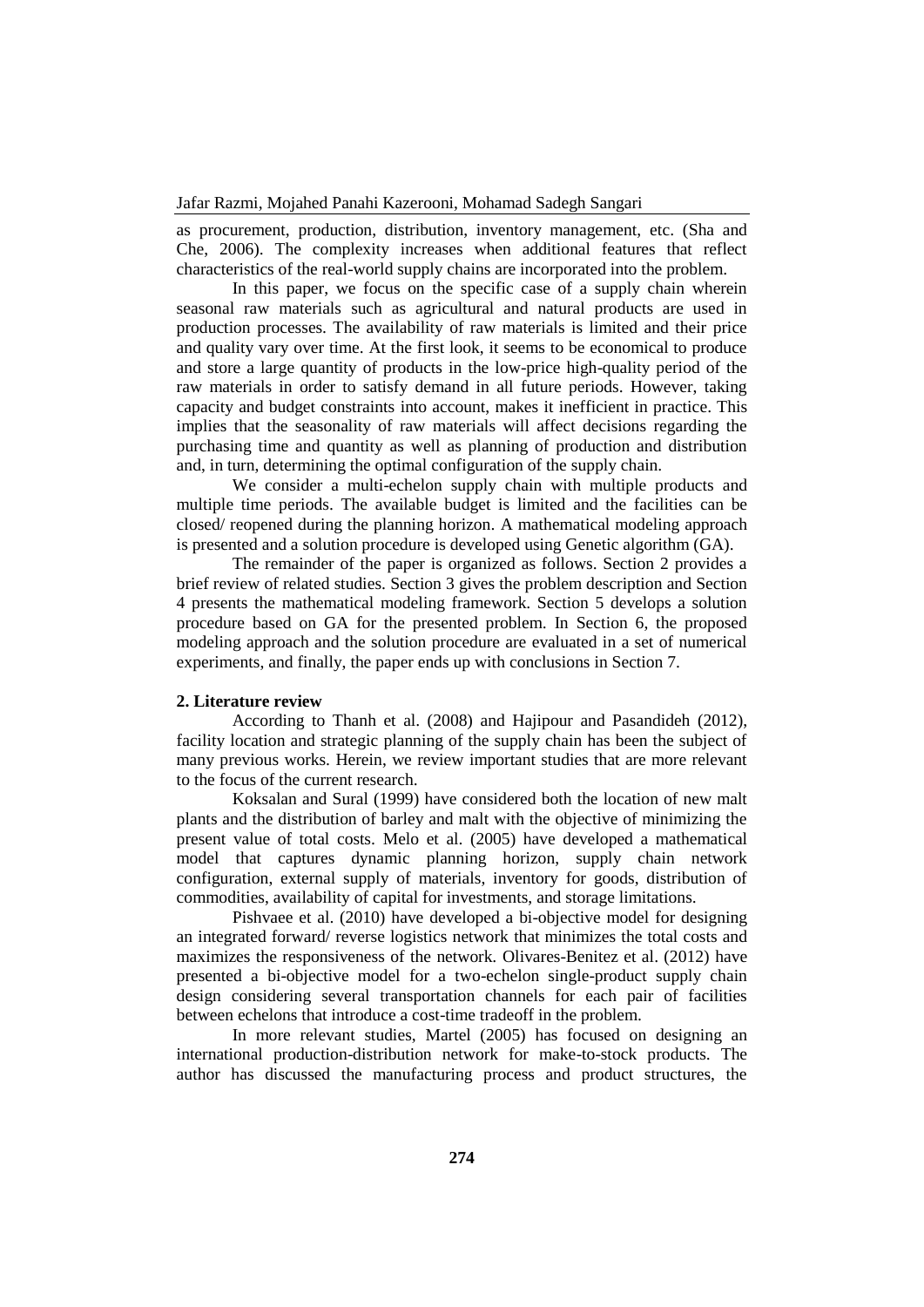logistics network structure, demand and service requirements, facility layouts and capacity options, product flows and inventory modeling, as well as financial flows modeling. Moreover, Thanh et al. (2008) have proposed a dynamic decisionmaking for designing a multi-echelon multi-commodity supply chain over a multiperiod horizon and developed a Mixed-Integer Linear Programming (MILP) model that involves decisions about opening, closing, or enlargement of facilities, supplier selection, and quantity of flows along the supply chain.

In some other studies, the problem of supply chain network design has been investigated in an uncertain environment. Azaron et al. (2008) have developed a multi-objective stochastic programming model for supply chain design with uncertain supply chain costs. The model seeks to minimize the sum of current investment costs and the expected future processing, transportation, shortage and capacity expansion costs, the variance of the total cost, and the financial risk. Liang and Cheng (2009) have proposed a Fuzzy Multi-Objective Linear Programming (FMOLP) model for manufacturing/ distribution planning in a multi-product and multi-period supply chain under an uncertain environment. El-Sayed et al. (2010) have developed a stochastic programming model for designing a multi-period multi-echelon forward-reverse logistics network under risk. Also, Cardona-Valdez et al. (2011) have developed a stochastic model for designing a two-echelon production-distribution network that minimizes total cost and total service time.

The research on supply chain network design has been ever-increasing with the idea of reflecting real cases and/ or specific features of the problem (e.g. Babazadeh et al., 2012; Pishvaee and Razmi, 2012; Pishvaee et al., 2012, 2014; Pan and Nagi, 2013; Tabrizi and Razmi, 2013). However, little research has been conducted that addresses the effect of seasonality of raw materials on designing and optimizing the supply chain. The main contribution of this paper is to develop a comprehensive mathematical modeling framework that considers several practical aspects of designing a supply chain network with seasonal raw materials.

#### **3. Problem description**

Suppose a multi-product supply chain comprising suppliers, production plants, distribution centers, and customer zones. The problem is to select suppliers, determine location and capacity of plants and distribution centers, quantity of raw materials purchased from suppliers and shipped to plants, quantity of products shipped from plants to distribution centers, and the allocation of customer demands to distribution centers. The candidate suppliers as well as potential sites for the facilities and their available capacity levels have already been identified. A planning horizon of multiple years is considered each year is divided into several periods, i.e. the seasons. A limited quantity of all products can be purchased through outsourcing and shipped from distribution centers to customers.

The raw materials required for producing products are seasonal which is reflected in their varying price and availability as well as their production efficiency, i.e. the amount of raw material needed to produce a unit of product, during the planning horizon. The production efficiency will be the best at the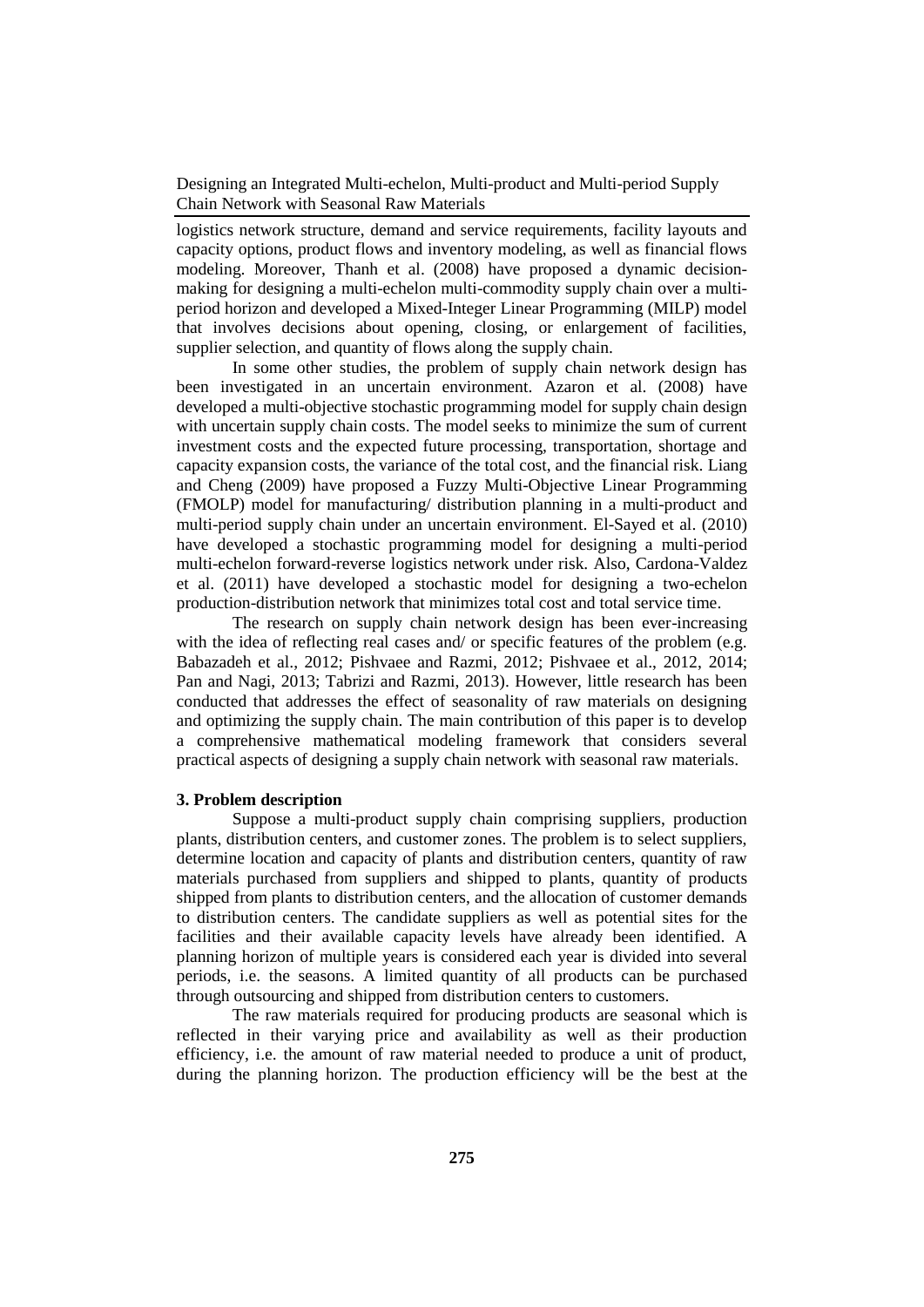highest-quality period. It is assumed that each product is made from only one type of raw material. Also, customer zones are fixed and their demand quantities are known. All customer demand should be satisfied, i.e. shortage is not allowed.

Each type of raw material and each product occupies a certain amount of capacity. Moreover, the facilities can be closed/ reopened during the planning horizon at a certain cost. The supply chain revenue comes from sales of products and each product has a residual value at the end of the planning horizon. The costs should be paid at the beginning of the period that they appear while the revenue sources are available at the end of the period. Available budget is limited and the objective is to maximize total cash value at the end of the planning horizon which incorporates total profit and the value of established facilities considering investment in establishing the facilities and depreciation of their buildings, equipments, machinery, etc. over time.

## **4. Mathematical model**

## **4.1. Sets**

| Ι                         | set of candidate suppliers ( $i \in I$ )                                |
|---------------------------|-------------------------------------------------------------------------|
| J                         | set of potential sites for locating production plants ( $j \in J$ )     |
| R                         | set of potential sites for locating distribution centers ( $r \in R$ )  |
| D                         | set of customer zones ( $d \in D$ )                                     |
| K                         | set of products ( $k \in K$ )                                           |
| T                         | set of years in planning horizon ( $t \in T$ )                          |
| $\mathcal C$              | set of available capacity levels for production plants ( $c \in C$ )    |
| Ζ                         | set of available capacity levels for distribution centers ( $z \in Z$ ) |
| S                         | set of time periods in each year ( $s \in S$ )                          |
|                           | 4.2. Parameters                                                         |
| B                         | available budget at the beginning of planning horizon                   |
| $\mathcal{L}_{\alpha}$ ts | increatment and of establishing a number of the plant with announce     |

 $f s_{j c}^{t s}$ investment cost of establishing a production plant with capacity level *c* at potential site *j* in period *s* of year *t*

 $FS_{\infty}^{ts}$ investment cost of establishing a distribution center with capacity level *z* at potential site *r* in period *s* of year *t*

 $f c_{j c}^{t s}$ fixed cost of closing production plant *j* with capacity *c* in period *s* of year *t*

 $FC_{rz}^{ts}$ fixed cost of closing distribution center *r* with capacity level *z* in period *s* of year *t*

*ts jc fo* fixed cost of reopening plant *j* with capacity *c* in period *s* of year *t*

 $FO_{rz}^{ts}$  fixed cost of reopening distribution center *r* with capacity level *z* in period *s* of year *t*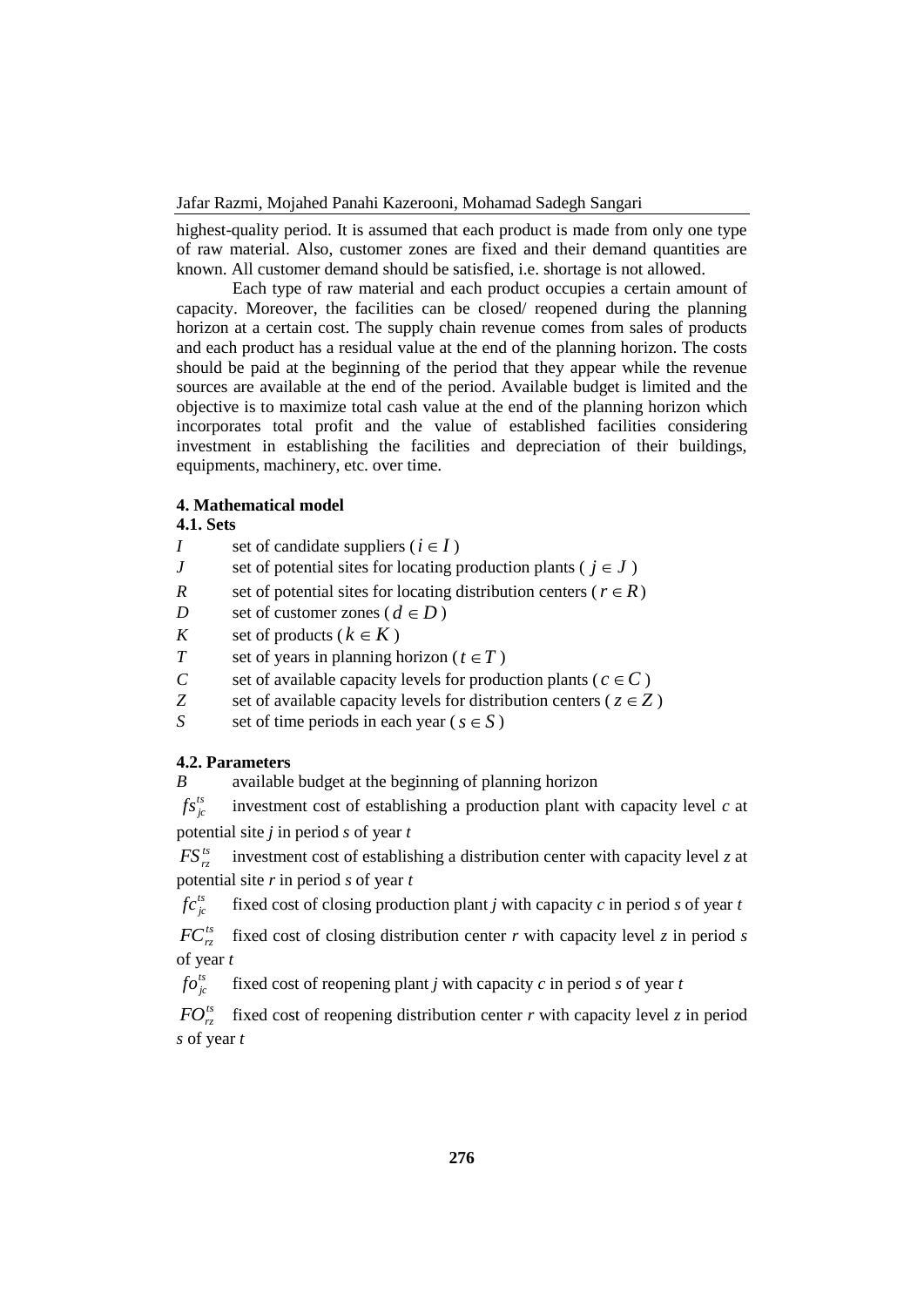*VPC*<sup>*ts*</sup><sub>*ijkc*</sub> cost of purchasing a unit of raw material from supplier *i* and its processing for producing product  $k$  at production plant  $j$  with capacity  $c$  in period  $s$  of year  $t$  $TC1^{ts}_{jrk}$  shipping cost per unit of product *k* from production plant *j* to distribution center *r* in period *s* of year *t*

 $TC2^{ts}_{rdk}$  shipping cost per unit of product *k* from distribution center *r* to customer zone *d* in period *s* of year *t*

*k i* inventory cost per unit of product *k* per period (as a percentage of price)

 $C^{ts}_{rk}$ purchasing price per unit of outsourced product *k* shipped to distribution center *r* in period *s* of year *t*

 $dc^{ts}_{jc}$ depreciation cost of facilities at plant *j* with capacity *c* in period *s* of year *t*

 $DC^{ts}$ depreciation cost of facilities at distribution center *r* with capacity level *z* in period *s* of year *t*

 $P_{k,d}^t$ selling price per unit of product *k* at customer zone *d* in year *t*

 $RV_{rk}$ residual value per unit of product *k* at the end of planning horizon

 $SC_{ki}^t$ capacity of supplier *i* for raw material of product *k* in year *t*

 $AC^{ts}_{ik}$ availability factor of raw material of product *k* at supplier *i* in period *s* of year *t*

 $P_k$ capacity consumption per unit of raw material for product *k*

 $E_k$ capacity consumption per unit of product *k*

 $PC^{ts}_{is}$ available capacity at plant *j* with capacity level *c* in period *s* of year *t*

 $DC^{ts}_{rz}$ available capacity at distribution center *r* with capacity level *z* in period *s* of year *t*

 $e_{ijk}^{ts}$ quantity of product *k* produced at production plant *j* per unit of raw material purchased from supplier *i* in period *s* of year *t*

 $D_{kd}^{ts}$ demand for product *k* at customer zone *d* in period *s* of year *t*

 $O_k^+$ maximum level of outsourcing product *k*, as a percentage of total demand

 $O<sub>k</sub>$ <sup>-</sup> minimum level of outsourcing product  $k$ , as a percentage of total demand

## **4.3. Decision variables**

*XEF*<sup>*ts*</sup><sub>*jc*</sub> 1 if production plant with capacity level *c* is established at potential site *j* in period *s* of year *t*; 0 otherwise

 $x_{jc}^{ts}$ 1 if plant *j* with capacity *c* is in operation in period *s* of year *t*; 0 otherwise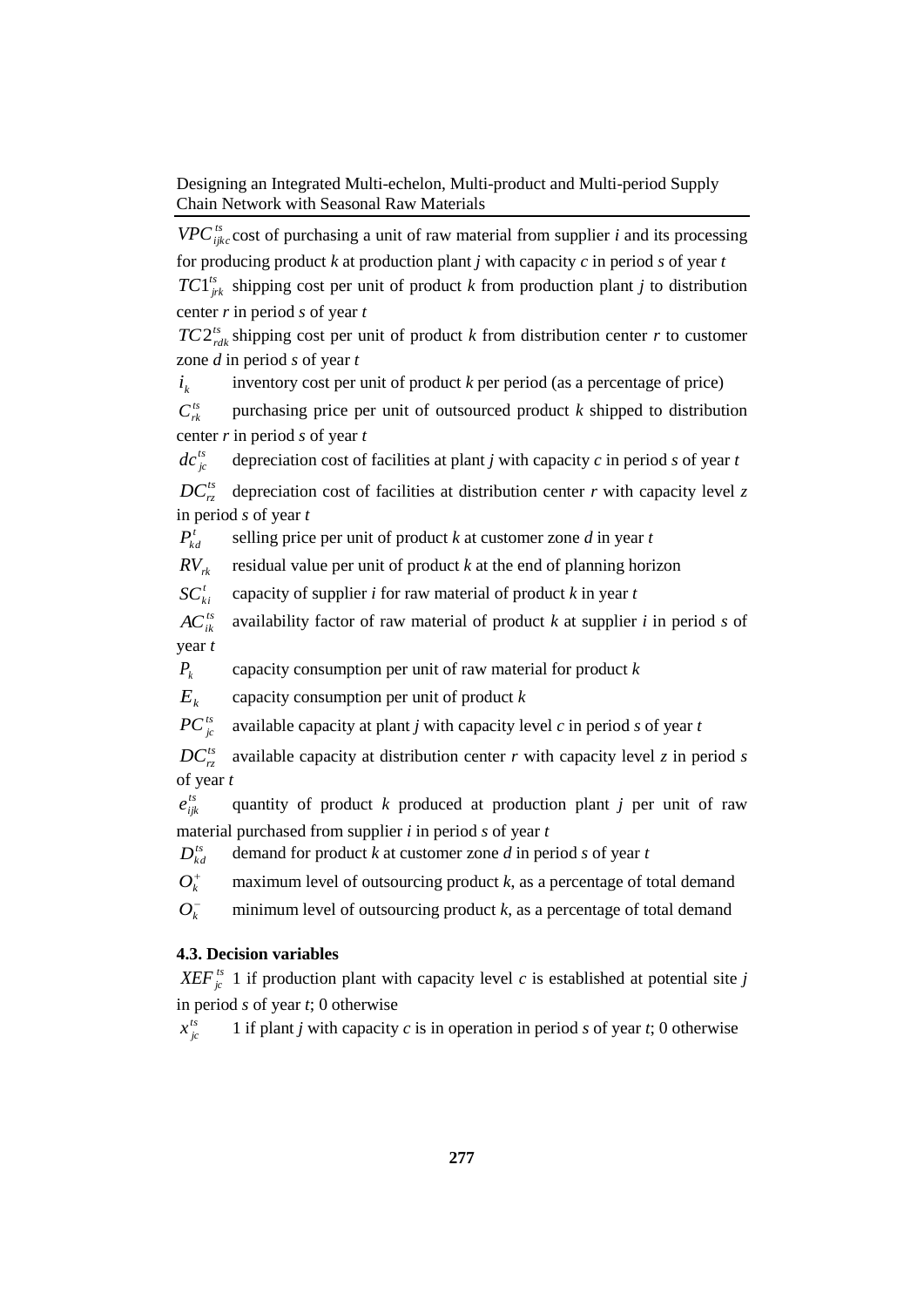$x_{\textit{jitsc}}^{+}$ 1 if production plant *j* with capacity level *c* is in operation in period *s* of year *t*, but is not in its previous period; 0 otherwise

 $x_{\textit{jtsc}}^-$ 1 if production plant *j* with capacity level *c* is not in operation in period *s* of year *t*, but it is in its previous period; 0 otherwise

 $XED_{rz}^{ts}$  1 if distribution center with capacity level *z* is established at potential site *r* in period *s* of year *t*; 0 otherwise

 $y_{rz}^{ts}$ 1 if distribution center *r* with capacity level *z* is in operation in period *s* of year *t*; 0 otherwise

 $y_{rtsz}^+$ 1 if distribution center *r* with capacity level *z* is in operation in period *s* of year *t*, but is not in its previous period; 0 otherwise

 $y_{rtsz}^-$ 1 if distribution center *r* with capacity level *z* is not in operation in period *s* of year *t*, but it is in its previous period; 0 otherwise

 $X1^{ts}_{iik}$ quantity of raw materials shipped from supplier *i* to production plant *j* for producing product *k* in period *s* of year *t*

 $X 2^{ts}_{jrk}$  quantity of product *k* shipped from production plant *j* to distribution center *r* in period *s* of year *t*

 $X3^{ts}_{rk}$  quantity of product *k* purchased through outsourcing and shipped to distribution center *r* in period *s* of year *t*

 $X 4^{ts}_{rdk}$  quantity of product *k* shipped from distribution center *r* to customer zone *d* in period *s* of year *t*

## **4.4. Objective function**

Maximize 
$$
Z = SB^{TS} + SSR^{TS} - SDP - \sum_{t=1}^{T} \sum_{s=1}^{S} SE^{ts} + \sum_{r=1}^{R} \sum_{k=1}^{K} DS_{rk}^{TS} .RV_{rk}
$$
 (1)

As given in Eqs. (2) and (3),  $SB<sup>ts</sup>$  is total cash value at the end of period *s* of year *t* and  $BA^{ts}$  is total cash value at the beginning of this period ( $BA^{0} = B$ ).  $SB^{ts} = BA^{ts} - TC^{ts}$ (2)  $BA^{ts} = SSR^{t,s-1} + SB^{t,s-1}$ (3)

The total cost incurred at the end of period *s* of year  $t$  ( $TC<sup>ts</sup>$ ) comprises the costs of establishing production and distribution facilities  $(SE^{ts})$ , closing and reopening the facilities ( $SOC^s$ ), purchasing and processing raw materials (  $SVC<sup>ts</sup>$ ), purchasing products through outsourcing ( $SPP<sup>ts</sup>$ ), shipping products from plants to distribution centers and then to customers ( $STC<sup>ts</sup>$ ), and inventory of products ( $SIC<sup>ts</sup>$ ) in period *s* of year *t*. These are formulated in Eqs. (5) to (10).  $TC^{ts} = SE^{t,s+1} + SOC^{ts} + SVC^{ts} + SPP^{ts} + STC^{ts} + SIC^{ts}$  $(4)$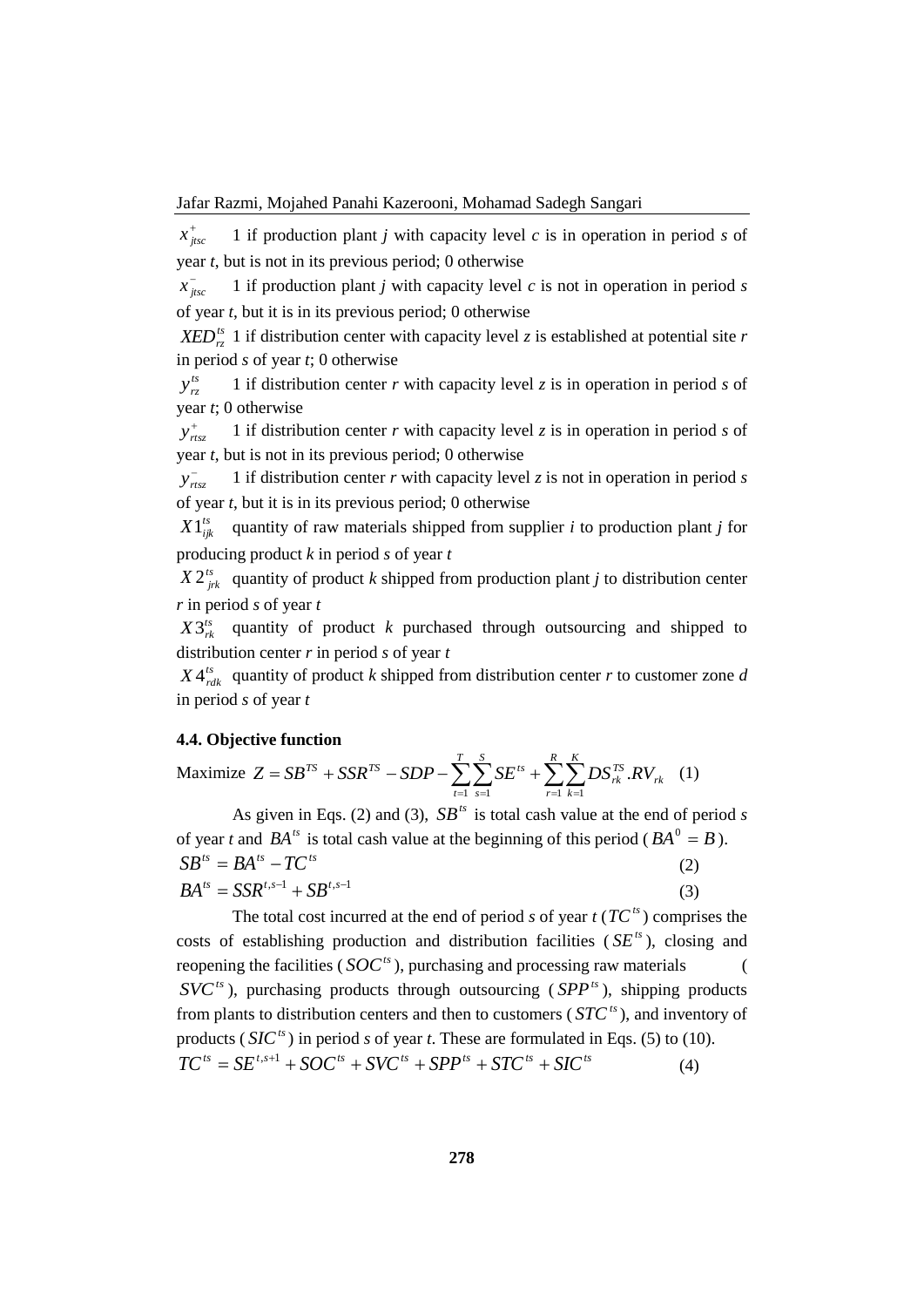$$
SE^{ts} = \sum_{j=1}^{N} \sum_{c=1}^{C} XEF^{ts}_{jc} \cdot fs^{ts}_{jc} + \sum_{r=1}^{R} \sum_{z=1}^{Z} XED^{ts}_{rz} \cdot FS^{ts}_{rz}
$$
(5)

$$
SOC^{ts} = \sum_{j=1}^{N} \sum_{c=1}^{C} x_{jisc}^{+} \cdot f O_{jc}^{ts} + \sum_{j=1}^{N} \sum_{c=1}^{C} x_{jisc}^{-} \cdot f C_{jc}^{ts} + \sum_{r=1}^{R} \sum_{z=1}^{Z} y_{ritsz}^{+} \cdot F O_{rz}^{ts} + \sum_{r=1}^{R} \sum_{z=1}^{Z} y_{rtsz}^{-} \cdot F C_{rz}^{ts}
$$
(6)

$$
SVC^{ts} = \sum_{k=1}^{K} \sum_{j=1}^{N} \sum_{i=1}^{I} \sum_{c=1}^{C} VPC_{ijkc}^{ts} . X1_{ijk}^{ts}
$$
(7)

$$
SPP^{ts} = \sum_{r=1}^{R} \sum_{k=1}^{K} X3^{ts}_{rk} \cdot C^{ts}_{rk}
$$
 (8)

$$
STC^{ts} = \sum_{k=1}^{K} \sum_{j=1}^{N} \sum_{r=1}^{R} X 2^{ts}_{jrk} . TC1^{ts}_{jrk} + \sum_{k=1}^{K} \sum_{r=1}^{R} \sum_{d=1}^{D} X 4^{ts}_{rdk} . TC2^{ts}_{rdk}
$$
(9)

$$
SIC^{ts} = \sum_{r=1}^{R} \sum_{k=1}^{K} i_k . C_{rk}^{ts} . DS_{rk}^{ts}
$$
 (10)

 $SSR<sup>ts</sup>$  is total revenue from sales and  $DS<sup>ts</sup><sub>rk</sub>$  is the amount of inventory of product *k* in distribution center *r* at the end of period *s* of year  $t$  ( $DS_{rk}^0 = 0$ ). Moreover, *SDP* gives total depreciation cost of the facilities over the planning horizon.

$$
DS_{rk}^{ts} = DS_{rk}^{t,s-1} + X3_{rk}^{ts} + \sum_{j=1}^{N} X2_{jrk}^{ts} - \sum_{d=1}^{D} X4_{rdk}^{ts}
$$
(11)

$$
SSR^{ts} = \sum_{k=1}^{K} \sum_{d=1}^{D} \sum_{r=1}^{R} P_{km}^{ts} X 4_{rdk}^{ts}
$$
 (12)

$$
SDP = \sum_{j=1}^{N} \sum_{t=1}^{T} \sum_{s=1}^{S} \sum_{c=1}^{C} XEF_{jc}^{ts} dc_{jc}^{ts} \cdot ((T-t).S + S - s)
$$
  
+ 
$$
\sum_{r=1}^{R} \sum_{t=1}^{T} \sum_{s=1}^{S} \sum_{z=1}^{Z} XED_{rz}^{ts} \cdot DC_{rz}^{ts} \cdot ((T-t).S + S - s)
$$
(13)

# **4.5. Constraints**

$$
x_{jisc}^{+} - x_{jisc}^{-} = x_{jc}^{ts} - x_{jc}^{t,s-1} \qquad \forall s \in S; t \in T; j \in J; c \in C
$$
 (14)

$$
y_{rtsz}^{+} - y_{rtsz}^{-} = y_{rz}^{ts} - y_{rz}^{t,s-1} \qquad \forall s \in S; t \in T; r \in R; z \in Z
$$
 (15)

$$
\sum_{j=1}^{N} \sum_{s=1}^{S} X 1_{ijk}^{ts} + \sum_{j=1}^{N} {X 1_{ijk}^{ts} \choose A C_{ik}^{ts}} \le SC_{ik}^{t} \quad \forall i \in I \; ; \; t \in T \; ; \; k \in K
$$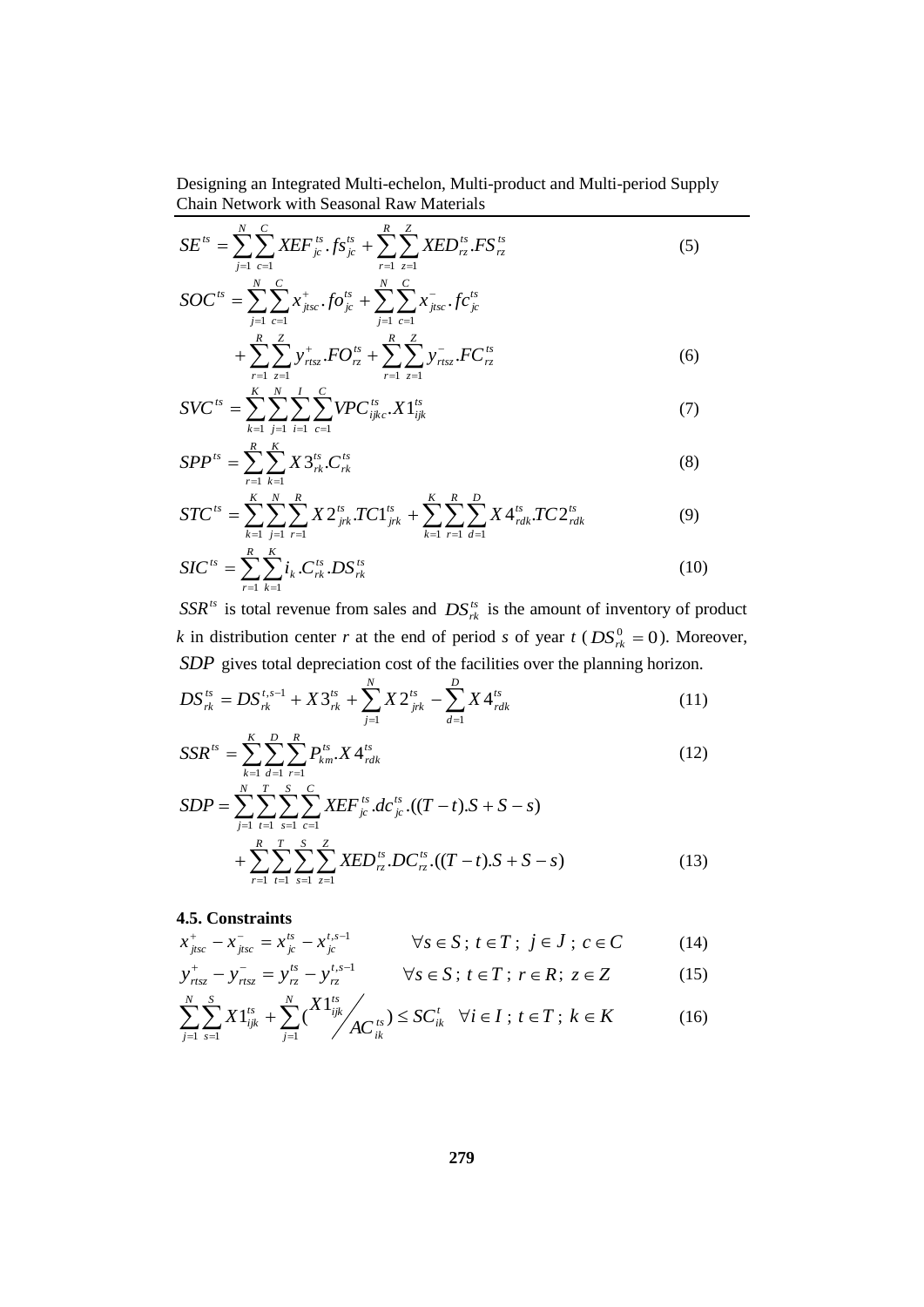$$
\sum_{i=1}^{M} \sum_{k=1}^{K} X 1_{ijk}^{ts} P_k \le P C_{j_c}^{ts} . x_{j_c}^{ts} \qquad \forall j \in J \; ; \; t \in T \; ; \; s \in S \; ; \; c \in C
$$
\n(17)

$$
\sum_{k=1}^{s} DS_{rk}^{ts} E_k \le DC_{rz}^{ts} y_{rz}^{ts} \qquad \forall r \in R; t \in T; s \in S; z \in Z \qquad (18)
$$

$$
\sum_{i=1}^{M} X 1_{ijk}^{ts} e_{ijk}^{ts} = \sum_{r=1}^{R} X 2_{jrk}^{ts} \qquad \forall j \in J \, ; \, t \in T \, ; \, s \in S \, ; \, k \in K \tag{19}
$$

$$
DS_{rk}^{t,s-1} + X3_{rk}^{ts} + \sum_{j=1}^{N} X2_{jrk}^{ts} = \sum_{d=1}^{D} X4_{rdk}^{ts} + DS_{rk}^{ts}
$$
  

$$
\forall r \in R; t \in T; s \in S; k \in K
$$
 (20)

$$
\sum_{r=1}^{K} X 4^{ts}_{rdk} = D^{ts}_{kd} \qquad \qquad \forall s \in S; \ t \in T; \ k \in K; \ d \in D \tag{21}
$$

$$
O_k^{\dagger} \cdot \sum_{t=1}^T \sum_{s=1}^S \sum_{d=1}^D D_{dk}^{ts} \ge \sum_{t=1}^T \sum_{s=1}^S \sum_{r=1}^R X 3_{rk}^{ts} \qquad \forall k \in K
$$
 (22)

$$
O_k^- \sum_{t=1}^T \sum_{s=1}^S \sum_{d=1}^D D_{dk}^{ts} \le \sum_{t=1}^T \sum_{s=1}^S \sum_{r=1}^R X 3_{rk}^{ts} \qquad \forall k \in K
$$
 (23)

$$
x_{j_c}^{ts} \le \sum_{t'=1}^t XEF_{j_c}^{t's} \qquad \forall s \in S \, ; \, t \in T \, ; \, j \in J \, ; \, c \in C \tag{24}
$$

$$
y_{rz}^{ts} \le \sum_{t'=1}^{t} XED_{rz}^{t's} \qquad \forall s \in S; t \in T; r \in R; z \in Z \qquad (25)
$$

$$
\sum_{t=1}^{T} \sum_{s=1}^{S} \sum_{c=1}^{C} XEF_{jc}^{ts} \le 1 \qquad \forall j \in J \qquad (26)
$$

$$
\sum_{t=1}^{T} \sum_{s=1}^{S} \sum_{z=1}^{Z} XED_{rz}^{ts} \le 1 \qquad \forall r \in R \tag{27}
$$

$$
y_{rz}^0 = 0 \qquad \forall r \in R; z \in Z \tag{28}
$$
\n
$$
x_0^0 = 0 \qquad \forall i \in I; z \in C \tag{29}
$$

$$
x_{j_c}^0 = 0 \qquad \forall j \in J; c \in C \qquad (29)
$$

$$
DS_{rk}^{ts} \ge 0 \qquad \qquad \forall s \in S \, ; \, t \in T \, ; \, k \in K \, ; \, r \in R \tag{30}
$$

$$
SB^{ts} \ge 0 \qquad \forall s \in S; t \in T
$$
\n
$$
SEF^{ts} = \frac{t}{s} \qquad \text{where } s \in T \qquad (31)
$$

$$
XEF_{j_c}^{ts}, x_{j_c}^{ts}, x_{jts}^+, x_{jts}^-, XED_{rz}^{ts}, y_{rz}^+, y_{rts}^+, y_{rts}^-, X1_{ijk}^{ts}, X2_{jrk}^{ts}, X3_{rk}^{ts} X4_{rdk}^{ts} \in \{0,1\}
$$
  

$$
\forall s \in S; t \in T; j \in J; c \in C; i \in I; r \in R; z \in Z; d \in D; k \in K \quad (32)
$$

Constraints (14) and (15) imply that a facility is closed when it is in operation in previous period, but is not in current period. These constraints also represent that a facility is reopened when it is in operation in current period, but is not in previous period. Constraints (16) to (18) represent capacity constraints. Constraint (19) shows that quantity of products produced in a production plant is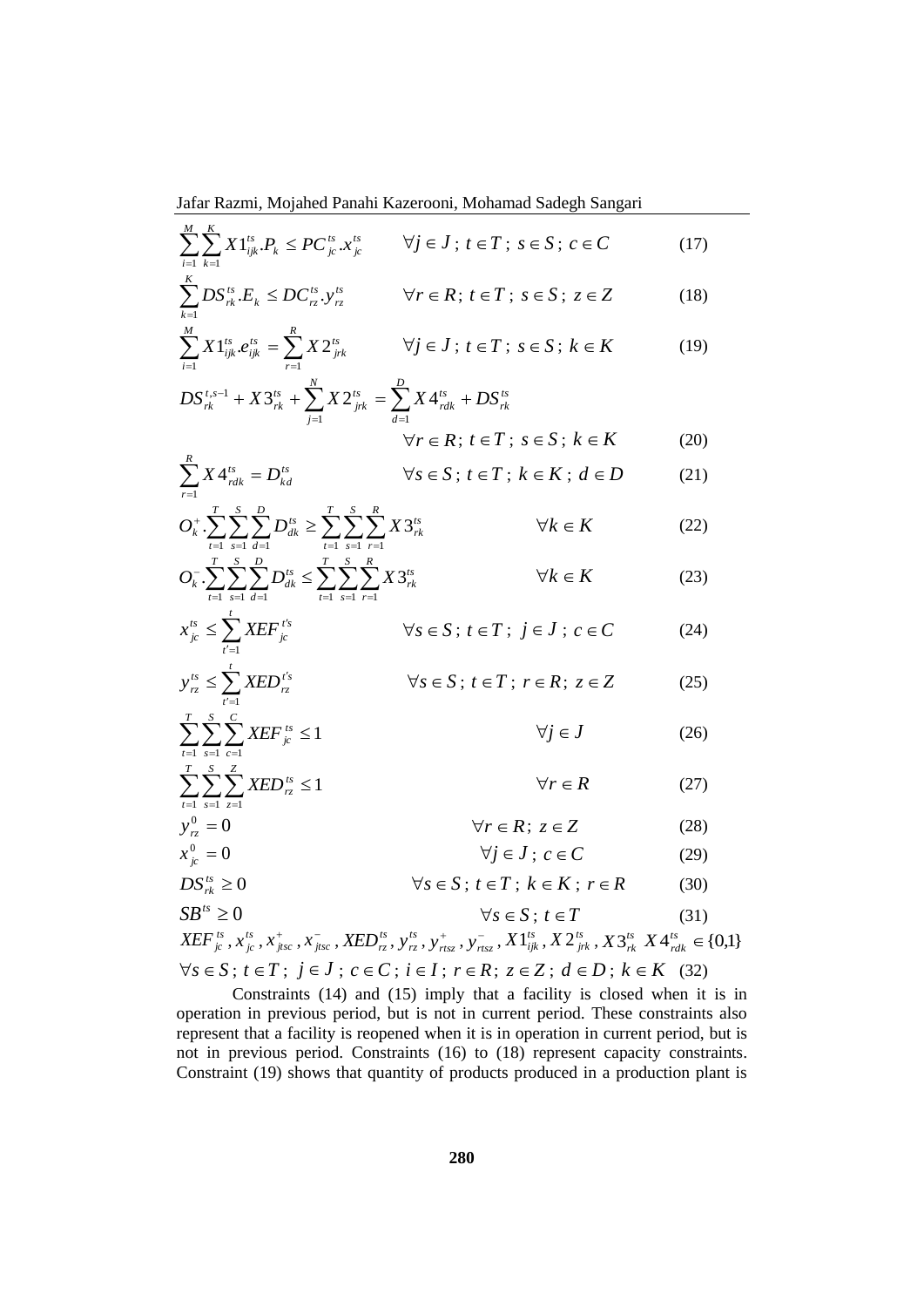equivalent to the quantity of products shipped from the plant to distribution centers. Constraint (20) represents the inventory in a distribution center at the end of a time period. Constraint (21) guarantees that shortage is not allowed. Constraints (22) and (23) ensure that quantity of product purchased through outsourcing does not exceed the predetermined maximum and minimum levels.

Constraints (24) and (25) imply that unestablished facilities cannot be in operation. Moreover, constraints (26) and (27) guarantee that the facilities can be established only once during the planning horizon and constraints (28) and (29) represent that no facility is established before the planning horizon starts. In addition, constraints (30) and (31) enforce the non-negativity of cash value and inventory and constraint (32) requires that the decision variables are binary.

#### **5. Solution algorithm**

In order to solve the presented Dynamic MILP (DMILP) model, we divide it into three inter-related sub-problems. In this manner, the optimal solution of the model is built step by step and instead of a highly complex problem, we solve three problems with less complexity. Such an approach has been adopted in several previous studies (e.g. Farahani and Asgari, 2007; Pishvaee et al., 2011). Each subproblem is solved using GA which has been widely applied in supply chain network design (e.g. Prakash et al., 2012).

## **5.1. Sub-problem (1): Determining the optimal number, location, and capacity of distribution centers and the allocation of customer demand**

*Step 1:* converting the multi-product model into a volume-based model by obtaining demand of each customer zone in each period ( $DV_d^{ts}$ ) using Eq. (33).

$$
DV_d^{ts} = \sum_{k=1}^{K} D_{kd}^{ts} . E_k
$$
 (33)

*Step 2:* determining proportion of each product  $(U_{kd}^{ts})$  in total products shipped from distribution center *r* to customer zone  $d(X'4_{rd}^{ts})$  using Eq. (34).

$$
U_{kd}^{ts} = \frac{(D_{kd}^{ts} \cdot E_k)}{D V_d^{ts}}
$$
 (34)

*Step 3:* determining average cost of shipping one unit of product from each potential distribution center *r* to each customer zone  $d$  ( $TC'2_{rd}^{ts}$ ) using Eq. (35).

$$
TC'2_{rd}^{ts} = \frac{\sum_{k=1}^{K} (D_{kd}^{ts}TC2_{rdk}^{ts})}{\sum_{d} U_{d}^{ts}}
$$
(35)

*Step 4:* determining the optimal location and capacity of distribution centers ( $XED_{rz}^{ts}$ ) and proportion of each customer's demand satisfied by each distribution center ( $X'4_{rd}^{ts}$ ) such that Eq. (36) is minimized.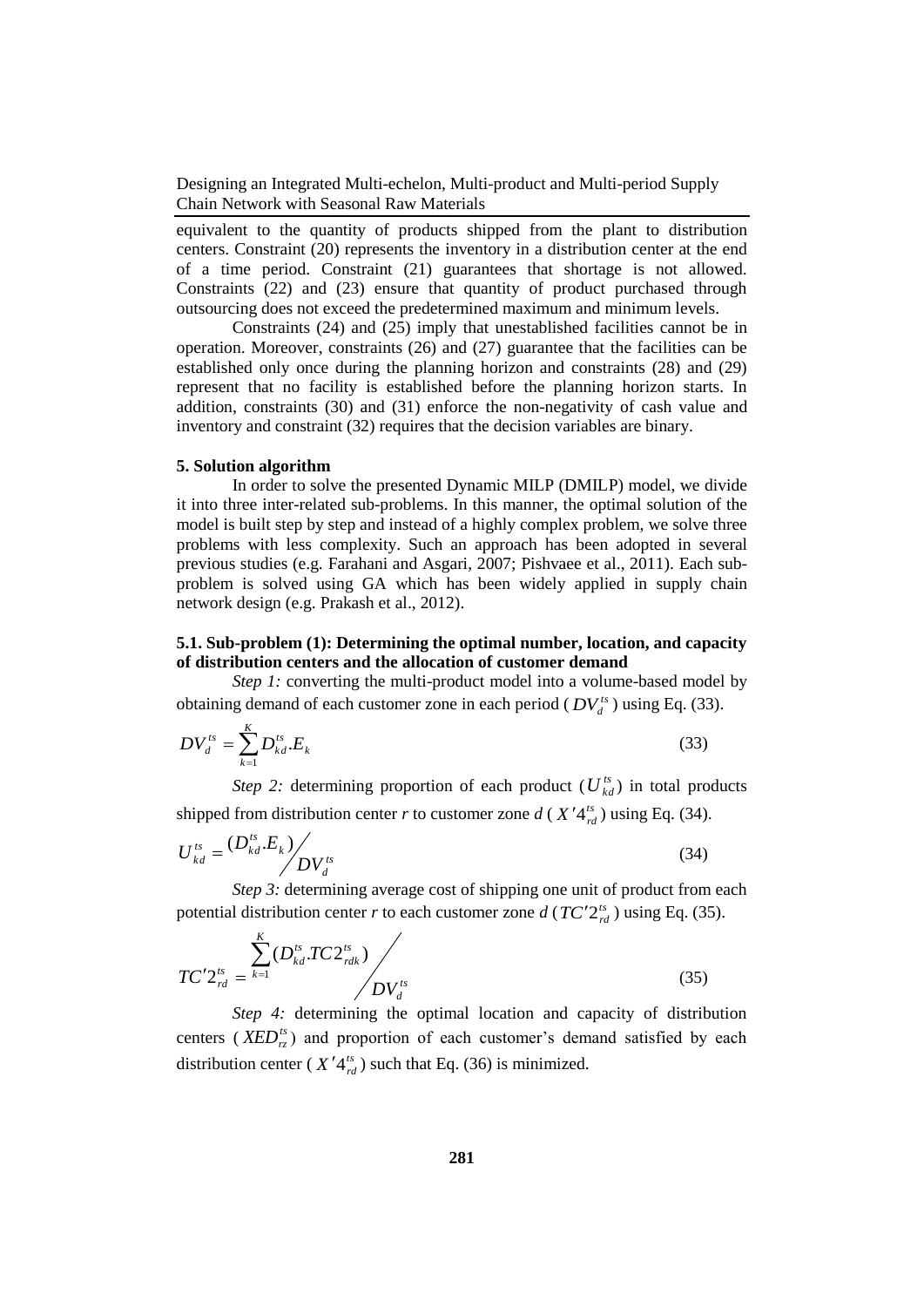$$
Z_{1} = \sum_{r=1}^{R} \sum_{t=1}^{T} \sum_{s=1}^{S} \sum_{z=1}^{Z} XED_{rz}^{ts} \cdot DC_{rz}^{ts} \cdot ((T-t) \cdot S + S - s)
$$
  
+ 
$$
\sum_{t=1}^{T} \sum_{s=1}^{S} \sum_{r=1}^{R} \sum_{d=1}^{D} TC' 2_{rd}^{ts} \cdot X' 4_{rd}^{ts}
$$
(36)

*Step 5:* determining the quantity of each product shipped from distribution centers to customer zones ( $X4^{ts}_{rdk}$ ), total quantity of each product shipped from each distribution center  $(D2^{ts}_{rk})$ , proportion of demand satisfied by each distribution center in each year ( $F_{rk}^t$ ), and price ( $PI_{rk}^{ts}$ ) using Eqs. (37) to (40).

$$
X4_{rdk}^{ts} = \frac{X'4_{rd}^{ts}U_{kd}^{ts}}{E_k} \tag{37}
$$

$$
D2_{rk}^{ts} = \sum_{d=1}^{D} X4_{rdk}^{ts} \tag{38}
$$

$$
F_{rk}^{t} = \frac{\sum_{s=1}^{S} D2_{rk}^{ts}}{\sum_{r=1}^{R} \sum_{s=1}^{S} D2_{rk}^{ts}}
$$
(39)

$$
P1_{rk}^{ts} = \frac{\left(\sum_{d=1}^{t} (P_{kd}^{t} - TC2_{rdk}^{ts}) \cdot X4_{rdk}^{ts}\right)}{D2_{rk}^{ts}}
$$
(40)

Every solution is encoded as a chromosome containing four parts: (1) percentage of demand of customer *d* satisfied by distribution center *r* in period *s* of year  $t \left( \frac{1}{t} \frac{d}{dt} \right)$  *NVts d ts rd DV*  $X4^{ts}_{rd}$  (2) location of distribution centers and times of their establishing, closing, and reopening; (3) capacity of located distribution centers; and (4) total investment cost of establishing distribution centers, total depreciation cost of their facilities, total shipping cost, and the value of objective function  $Z_1$ . *Z*1 is used as the fitness function and the roulette wheel algorithm is used for reproduction operation. Also, mutation is done independently on each gene based on an assigned probability. The algorithm stops if the objective value remains unchanged or the number of iterations exceeds a pre-determined value.

# **5.2. Sub-problem (2): Determining the optimal number, location, and capacity of production plants, proportion of total raw materials purchased from each supplier, and proportion of total products produced at each production plant**

*Step 1:* converting the multi-year model into a single-year model in which capacity of each supplier for each type of raw material  $(TSC_{ki})$  and demand of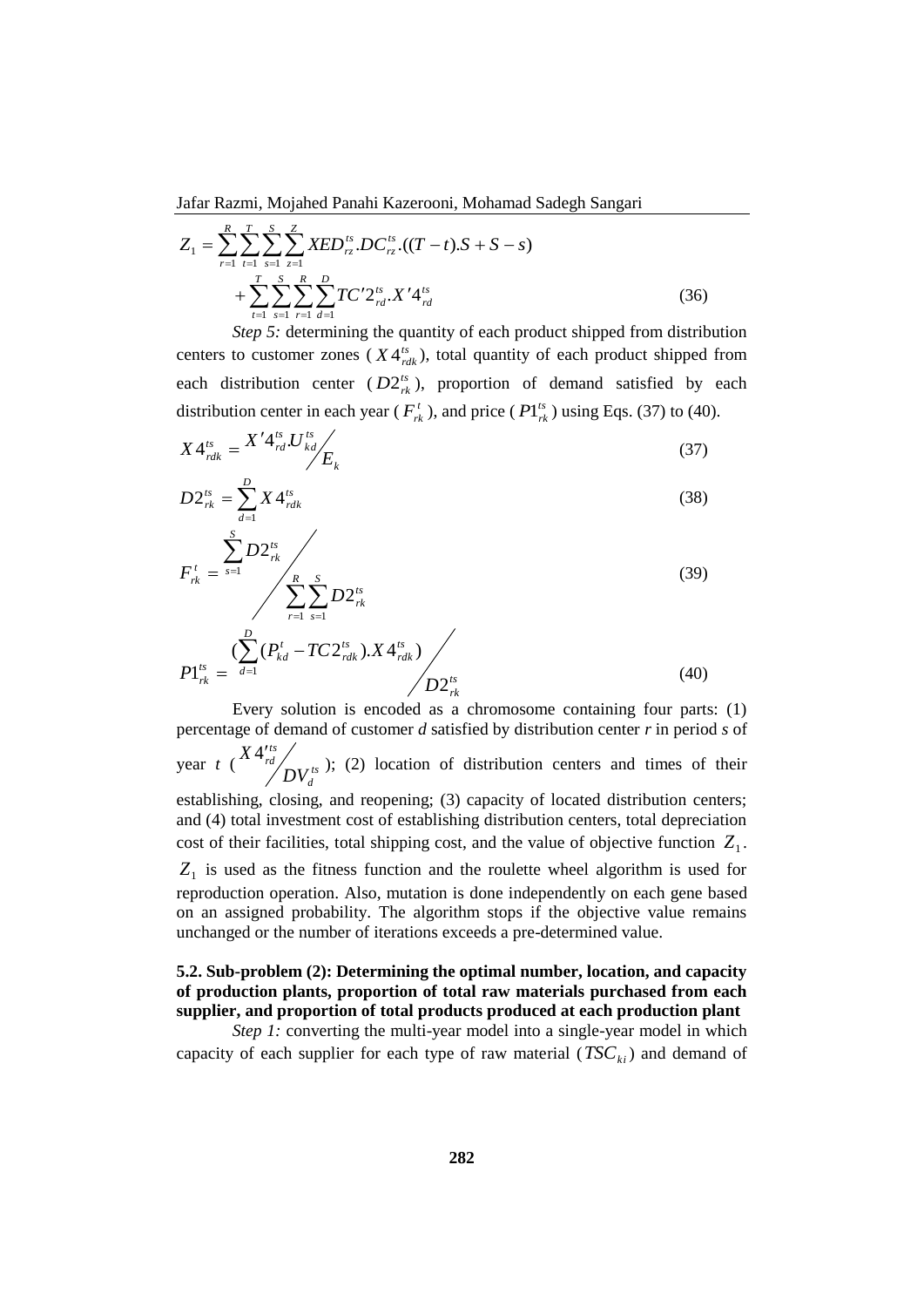each customer zone for each product  $(D'_k)$  are equivalent to sum of capacity and sum of demand over all years, as given in Eqs. (41) and (42). Also, the cost of purchasing and processing a unit of raw material ( $VPCA_{ijk}^s$ ), production efficiency of raw materials at each plant ( $me^{s}_{ijk}$ ), and their availability factors ( $MAC^{s}_{ik}$ ) are equivalent to their average values over the years, as defined in Eqs. (43) to (45).

$$
TSC_{ki} = \sum_{t=1}^{T} SC_{ki}^{t}
$$
 (41)

$$
D'_{k} = \sum_{t=1}^{T} \sum_{s=1}^{S} \sum_{r=1}^{R} D 2^{ts}_{rk}
$$
 (42)

$$
VPCA_{ijk}^{s} = \frac{\sum_{t=1}^{s} VPC_{ijk}^{ts}}{T}
$$
\n(43)

$$
me_{ijk}^s = \frac{\sum_{t=1}^{T} e_{ijk}^{ts}}{T}
$$
\n
$$
\sum_{t=1}^{T} AC^{ts}
$$
\n(44)

*T AC*  $MAC^{\,s}_{ik} = t$  $\sum_{t=1}^{\infty}$ <sup>*n*C</sup> jk *ik*  $\sum$  $=$   $t=1$ (45)

*Step 2:* determining average shipping cost per unit of product from production plants to distribution centers in each period ( $TC'1^s_{jrk}$ ) using Eq. (46).

$$
TC'I_{jrk}^{s} = \frac{\sum_{t=1}^{T} TC'I_{jrk}^{ts}}{T}
$$
\n(46)

*Step 3:* determining average investment cost of establishing a production plant with capacity level *c* in potential site  $j$  ( $f_{s_{j_c}}$ ) using Eq. (47).

$$
f_{S_{jc}} = \sum_{t=1}^{T} \sum_{s=1}^{S} f_{S_{jc}}^{ts} / (T.S)
$$
 (47)

*Step 4:* determining average rate of return on investment using Eq. (48).

$$
i^* = \frac{S \cdot \sum_{k=1}^{N} i_k}{K}
$$
\n(48)

*K*

*Step 5:* determining the optimal location and capacity of plants ( $XEF^{ts}_{jc}$ ), proportion of total raw materials purchased from supplier *i* for product  $k$  ( $a_{ik}$ ), and proportion of total quantity of product *k* produced at plant *j*  $(b_{jk})$  such that the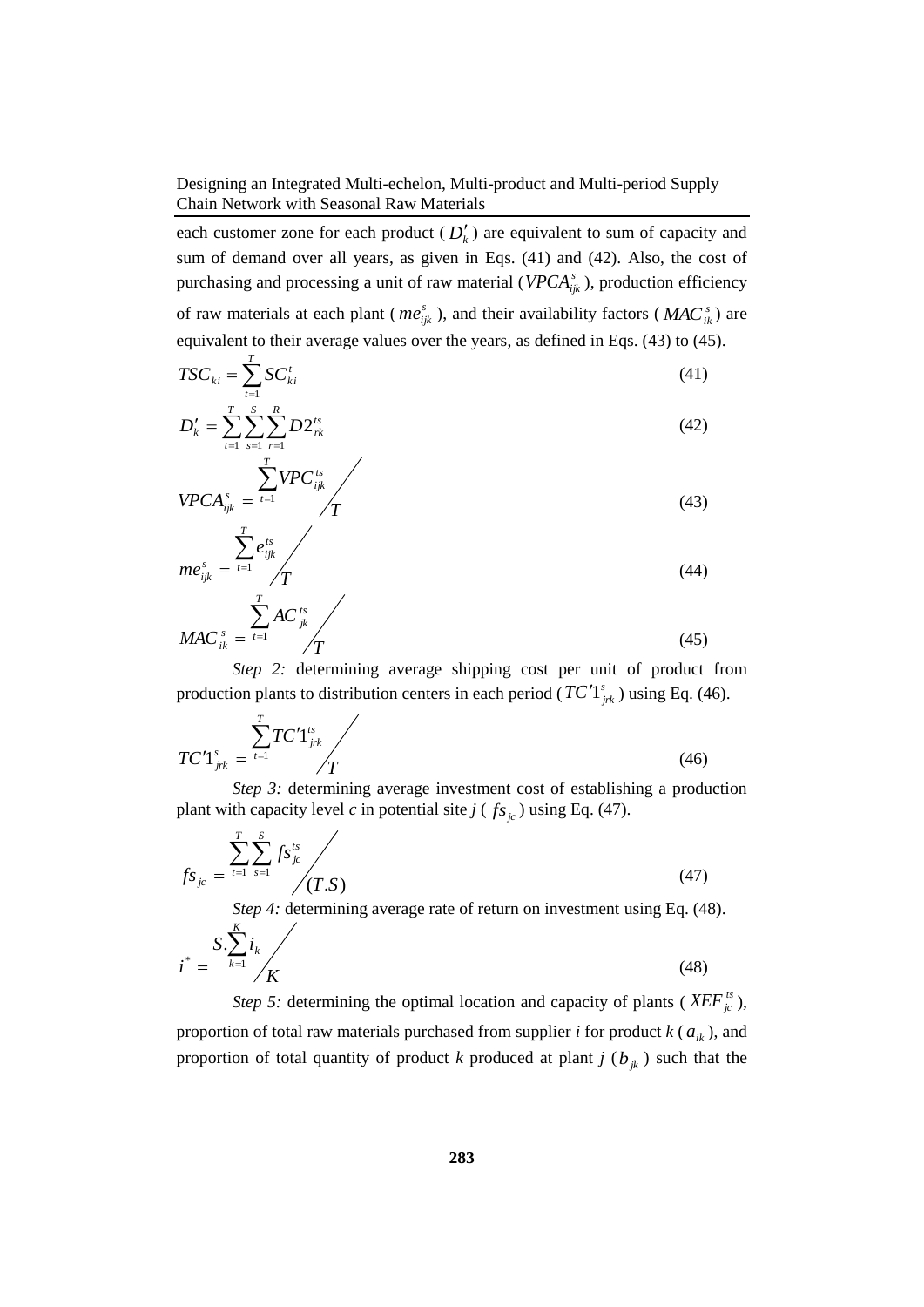costs of purchasing and processing raw materials, shipping products to distribution centers, and average investment in production facilities  $(Z_2)$  is minimized.

$$
Z_{2} = \sum_{i=1}^{M} \sum_{j=1}^{N} \sum_{k=1}^{K} \sum_{s=1}^{S} X' 1_{ijk}^{s} \cdot (VPCA_{ijk}^{s} + me_{ijk}^{s} \cdot \sum_{r=1}^{R} F_{rk}^{s} T C' 1_{jrk}^{s}) + \sum_{j=1}^{N} \sum_{c=1}^{C} (XEF_{jc} \cdot fs_{jc} i^{*} \cdot T/2)
$$
(49)

In applying GA, every solution to this sub-problem is represented by a chromosome consisting of five segments: (1) percentage of total raw material requirements in plant *j* purchased from supplier *i* in period *s*; (2) establishment of a plant at a potential site (1 if a plant is established, and 0 otherwise); (3) capacity of established plants; (4) proportion of total demand for product *k* produced at plant *j*; (5) total cost corresponding to the candidate solution  $(Z_2)$ .  $Z_2$  is used for evaluating the solutions. The crossover and mutation operators and the stoppage criteria are applied similar to the procedure described for the first sub-problem.

# **5.3. Sub-problem (3): Determining the optimal policy for establishing, closing, and reopening production plants and the level of outsourcing for each product**

*Step 1:* applying the information obtained from previous sub-problems: (1) location and capacity of plants, (2) proportion of total demand for product *k* satisfied by plant *j* ( $a'_{jk}$ ), (3) proportion of total raw material requirements for product *k* purchased from supplier *i* ( $a_{ik}^s$ ) and applying it to all periods ( $a_{ik}^{t'}$ ), (4) location and capacity of distribution centers, their closing/ reopening policy, and costs of establishing distribution centers in period  $s + 1$  of year t ( $SE2<sup>ts</sup>$ ), closing and reopening ( $SOC2<sup>ts</sup>$ ), and depreciation of the established centers ( $DP2$ ), (5) cost of shipping products from distribution centers to customers  $(STC2<sup>ts</sup>)$ .

*Step 2:* determining the maximum level of outsourcing  $(O_k^+)$ , and then, solving the sub-problem and obtaining the optimal value of  $Z_3$  using Eq. (50).

*Step 3:* determining the minimum level of outsourcing  $(O_k^-)$ , and then, solving the sub-problem and obtaining the optimal value of  $Z_3$  using Eq. (50).

*Step 4:* assuming three random values for outsourcing level, then solving their corresponding sub-problems and obtaining the optimal values of  $Z_3$ .

*Step 5:* identifying the optimal interval based on the obtained values of  $Z_3$ , assuming a new set of three random values within this interval, and then solving the three sub-problems and obtaining the optimal values of  $Z_3$  using Eq. (50).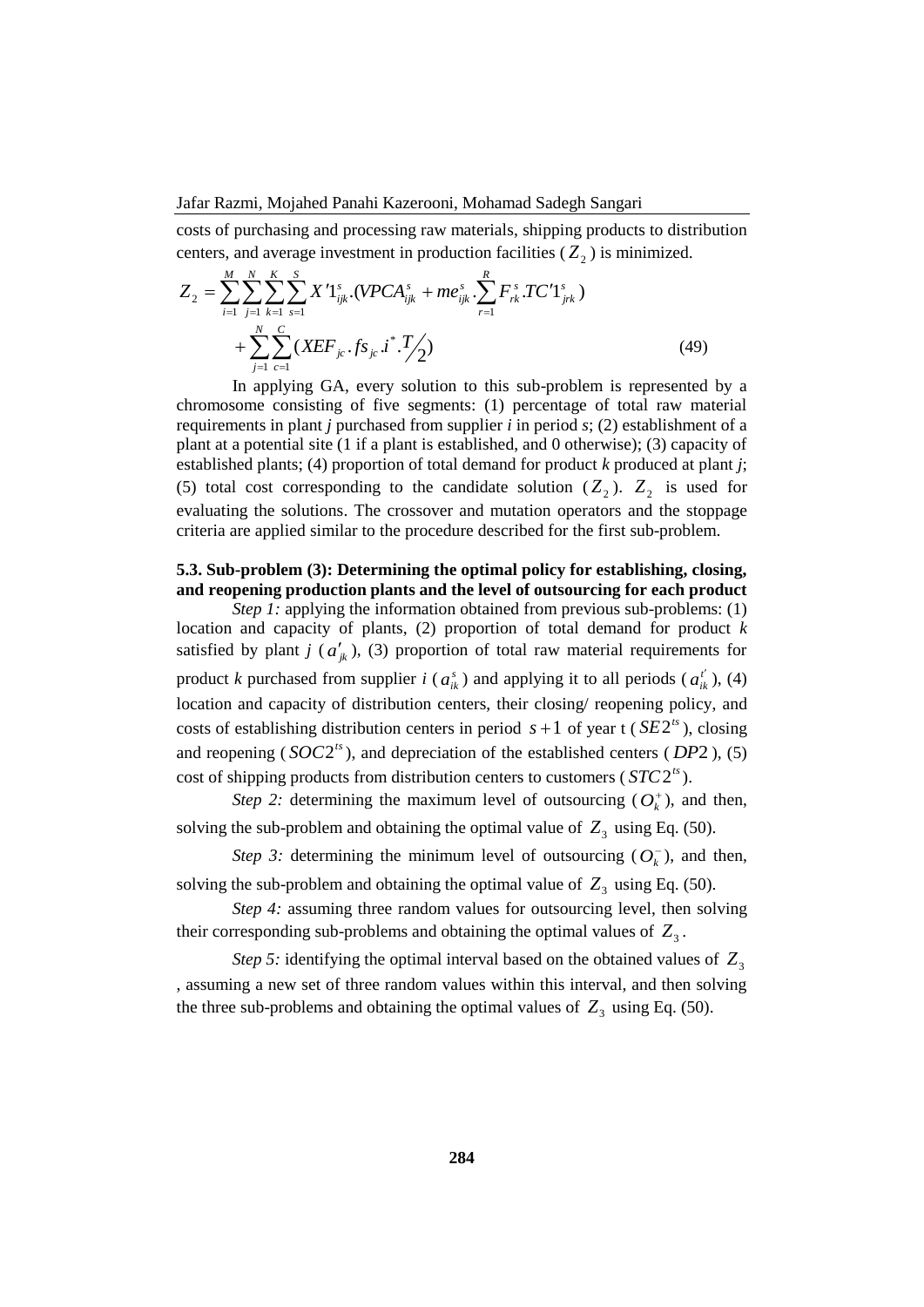*Step 6:* repeating Step 5 until the difference between two obtained values of  $Z_3$ , as defined in Eq. (50), is less than 5%. The parameter values obtained in this way characterize the optimal solution to the original problem.

$$
Z_3 = BA^{t'+1} + SE + IV - DP \tag{50}
$$

$$
BA^{t'} = \sum_{k=1}^{K} \sum_{d=1}^{D} \sum_{r=1}^{R} P_{kd}^{t'-1} \cdot X \, 4_{rdk}^{t'-1} + BA^{t'-1} - TC^{t'} \tag{51}
$$

$$
SE = \sum_{t'=1}^{T'} SE^{t'} \tag{52}
$$

$$
IV = \sum_{r=1}^{R} \sum_{k=1}^{K} DS_{rk}^{T'} . RV_{rk}
$$
 (53)

$$
DP = DP1 + DP2 \tag{54}
$$

*IV* and *DP* are total residual value of inventory and total depreciation costs, respectively. The total cost  $TC^{t'}$  in Eq. (51) is defined using Eq. (55).

$$
TC^{t'} = SE^{t'} + SOC^{t'} + SVC^{t'} + SPP^{t'} + STC^{t'} + SIC^{t'}
$$
\n
$$
SE^{ts} = SE1^{ts} + SE2^{ts}
$$
\n(55)

$$
SOC^{ts} = SOC1^{ts} + SOC2^{ts}
$$
 (57)

$$
SVC^{ts} = \sum_{k=1}^{K} \sum_{j=1}^{N} VPC_{ijkc}^{ts} (\sum_{i=1}^{I} X1_{ijk}^{ts})
$$
 (58)

$$
SPP^{ts} = \sum_{r=1}^{R} \sum_{k=1}^{K} X 3^{ts}_{rk} C^{ts}_{rk}
$$
 (59)

$$
STC^{ts} = STC1^{ts} + \sum_{k=1}^{K} \sum_{r=1}^{R} \sum_{d=1}^{D} X4^{ts}_{rdk} \cdot TC2^{ts}_{rdk}
$$
(60)

$$
SIC^{ts} = \sum_{r=1}^{R} \sum_{k=1}^{K} i_k . C_{rk}^{ts} . DS_{rk}^{ts}
$$
 (61)

The value of  $STC1^{ts}$  in Eq. (60) is obtained using Eq. (62).

$$
STC1^{ts} = \sum_{k=1}^{K} \sum_{j=1}^{N} \sum_{r=1}^{R} X 2_{jrk}^{ts} T C1_{jrk}^{ts}
$$
(62)

The first segment of the chromosome structure for this sub-problem indicates times of establishing, closing, and reopening plants using binary values. It is used to determine the costs of establishing plants in period  $s + 1$  of year t ( $SE1<sup>ts</sup>$ ), closing and reopening the plants  $(SOCl<sup>ts</sup>)$ , and depreciation of established facilities (*DP*1), and to obtain available capacity at each plant in each period based on the capacities determined in sub-problem (2).

The second segment denotes demand for product *k* at plant *j* in period *s* of year  $t$  as defined in Eq. (63).  $T'$  in Eq. (64) is the counter of time periods and the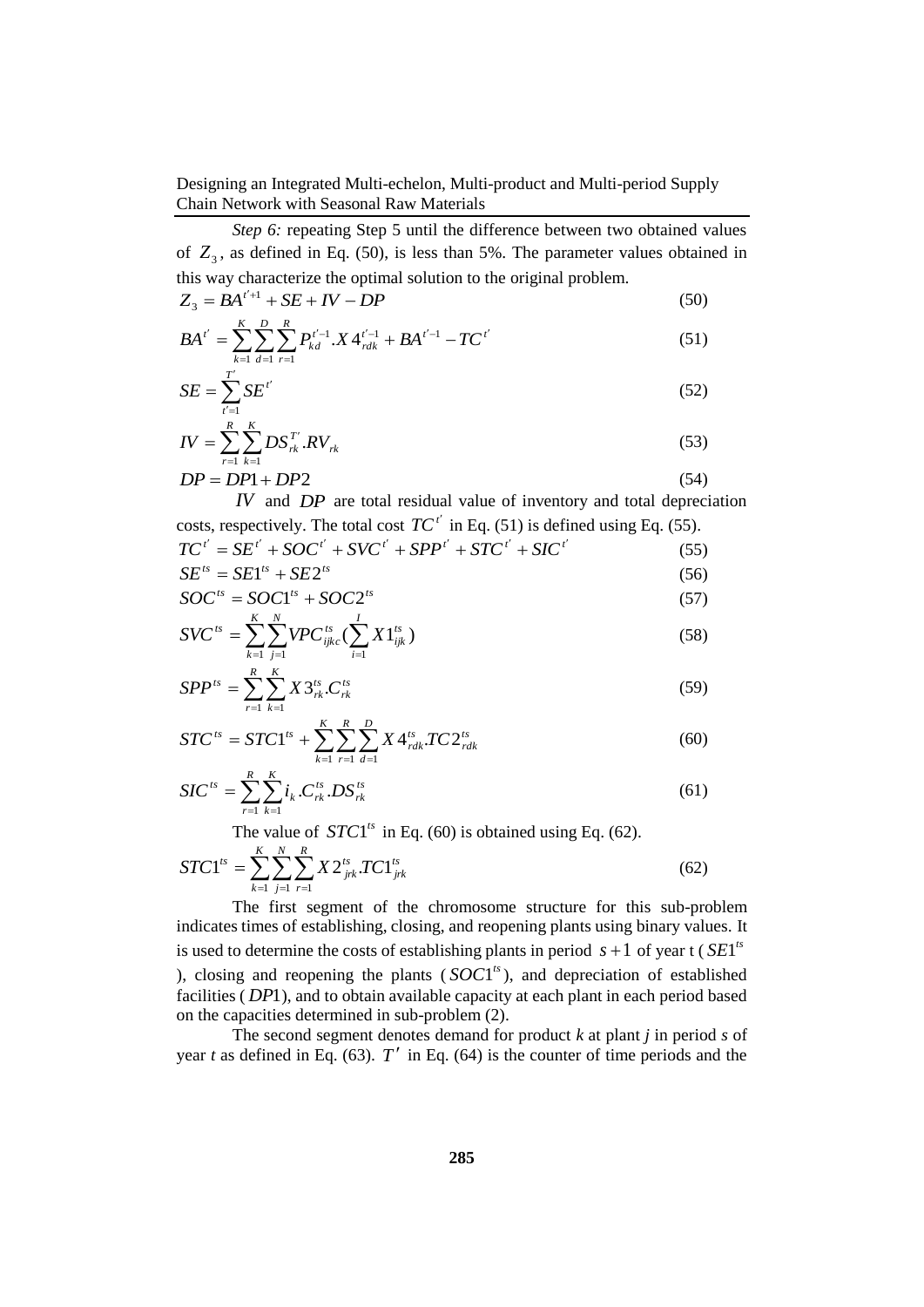values of  $D_{jk}^{n'}$  are obtained considering total demand for the product  $(D_k^{n'}),$ allowable outsourcing quantity ( $OUT<sub>k</sub><sup>t'</sup>$ ), and proportion of total demand satisfied by plant *j* ( $a'_{jk}$ ).  $D_k^{n'}$  and  $OUT_k^{t'}$  are formulated in Eqs. (65) and (66).

$$
D_{jk}^{n'} = D_k^{n'} a'_{jk} \tag{63}
$$

$$
T' = T.S
$$
\n
$$
t' = R
$$
\n(64)

$$
D_k''^{t'} = D_k' - \sum_{t'=1}^{t'-1} \sum_{r=1}^R D2_{rk}^{t'} - \sum_{r=1}^R DS_{rk}^{t'-1}
$$
 (65)

$$
OUT_k^{t'} = O_k.D_k' - \sum_{t'=1}^{t'} \sum_{r=1}^{R} x 3_{rk}^{t'} \tag{66}
$$

The value of  $x3_{rk}^{t'}$  in Eq. (66) is obtained using Eq. (67) to (69).

$$
x3_{rk}^{i'} = \begin{cases} D2_{rk}^{i'} - \sum_{j=1}^{N} x2_{jrk}^{i'} - DS_{rk}^{i'-1} & \text{if } x3_{rk}^{i'} \ge 0\\ 0 & \text{otherwise} \end{cases}
$$
(67)

$$
x2_{jrk}^{t'} = D_{jk}^{n'} \cdot F_{rk}^t \tag{68}
$$

$$
DS_{rk}^{t'} = \sum_{t'=1}^{t'} \sum_{j=1}^{N} x 2_{jrk}^{t'} + \sum_{t'=1}^{t'} x 3_{rk}^{t'} - \sum_{t'=1}^{t'} D 2_{rk}^{t'} \tag{69}
$$

The feasibility of  $D_{jk}^{n'}$  is checked considering operation plan of the facilities in the first segment and available capacity of the suppliers ( $SC^{ts}_{ki}$ ) given in Eq. (70). Then, we determine  $x1_{ijk}^{t'}$  based on the  $D_{jk}^{n'}$ ,  $a_{ik}^{t'}$ , and  $e_{ijk}^{t'}$  using Eq. (71). The required budget for purchasing and processing raw materials in each period is obtained using Eq. (58) based on the  $x1_{ijk}^{t'}$  values.

$$
SC_{ki}^{ts} = (SC_{ki}^t - \frac{\sum_{j=1}^N \sum_{s=1}^{s-1} X1_{ijk}^{ts}}{AC_{ik}^{ts}}) . AC_{ik}^{ts}
$$
 (70)

$$
x1_{ijk}^{t'} = \frac{D_{jk}^{nt'}}{e_{ijk}^{t'}} a_{ik}^{t'} \tag{71}
$$

The  $x1_{ijk}^{t'}$  values are used in determining quantity of products produced in each period which is used along with  $F_{rk}^t$  to calculate  $x2_{jrk}^{t'}$  as given in Eq. (68). Based on the obtained  $x2^{t'}_{jrk}$  values, shipping costs (*STC*1<sup>ts</sup>), quantity of product inventory ( $DS'_{rk}$ ), quantity of products purchased through outsourcing ( $x3'_{rk}$ ), inventory costs ( $SIC<sup>ts</sup>$ ), and outsourcing costs ( $SPP<sup>ts</sup>$ ) are determined using Eqs.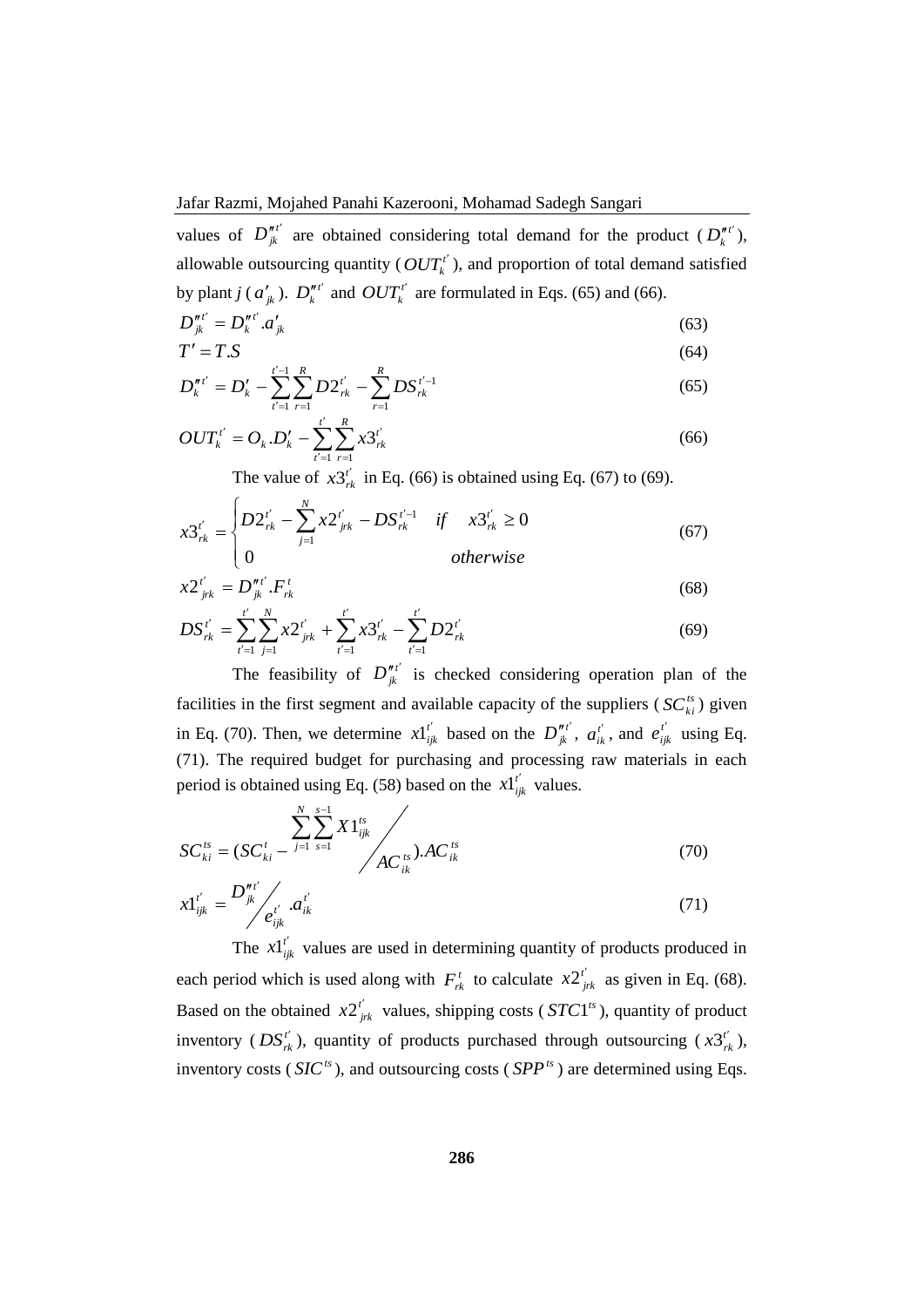$(62)$ ,  $(69)$ ,  $(67)$ ,  $(61)$ , and  $(59)$ , respectively. The level of outsourcing each product  $(O<sub>k</sub>)$ , total costs of inventory, shipping, purchasing raw materials as well as outsourced products, and closing and reopening the facilities ( *FTC* ) as given in Eq. (72), total cost of establishing production and distribution facilities ( *SE* ), total residual value of product inventory (*IV*), and the value of objective function  $Z_3$ constitute the next five segments of the solution structure, respectively.

$$
FTC = \sum_{i'=1}^{T'} (SOC^{i'} + SVC^{i'} + SPP^{i'} + STC^{i'} + SIC^{i'})
$$
 (72)

### **6. Numerical experiments**

A set of test problems with different sizes is randomly generated and solved using LINGO 11.0. Results of these experiments are used to classify the problems into three size categories based on the maximum number of parameters (given in Table 1). The problems categorized in the large-sized group are those that their optimal solution cannot be obtained using exact solution procedure.

|  | Table 1: Classification of the problem size based on maximum number of parameters |  |  |  |  |  |  |  |
|--|-----------------------------------------------------------------------------------|--|--|--|--|--|--|--|
|--|-----------------------------------------------------------------------------------|--|--|--|--|--|--|--|

|         |      |      |    |     | <b>Available</b>                                                                   | Available |       |
|---------|------|------|----|-----|------------------------------------------------------------------------------------|-----------|-------|
| Problem |      | Time |    |     | Candidate Potential capacity levels Potential capacity levels Customer             |           |       |
| size    |      |      |    |     | Products periods suppliers prod. sites for prod. sites dist. sites for dist. sites |           | zones |
| Small   |      |      |    |     |                                                                                    |           |       |
| Medium  | - 10 | 20   |    |     |                                                                                    |           | 10    |
| Large   | >10  | > 20 | ゝヽ | > h | ゝヽ                                                                                 |           | >10   |

We randomly generate a set of small-sized problems and compare their solutions with the corresponding exact optimal values. Results indicate that the proposed algorithm works well, considering the average error of 2.379% (Table 2).

| Problem no. | <b>Exact solution</b> | <b>Proposed GA</b> | Error $(\% )$ |  |
|-------------|-----------------------|--------------------|---------------|--|
|             | 825434                | 813052             | 1.532         |  |
|             | 889401                | 869834             | 2.249         |  |
|             | 1134577               | 1124366            | 0.908         |  |
| 4           | 1300056               | 1257154            | 3.413         |  |
|             | 1325561               | 1321584            | 0.301         |  |
| 6           | 1490087               | 1434954            | 3.842         |  |
|             | 1663211               | 1614978            | 2.987         |  |
|             | Average error $(\% )$ |                    | 2.379         |  |

**Table 2: Comparison of results for a set of small-sized test problems**

We also compare computation times using six randomly-generated test problems, two of each size as given in Table 3. Table 4 shows that the proposed algorithm achieves a near-optimal solution in a relatively short time and the error percentage remains within a reasonable range even by increasing problem size.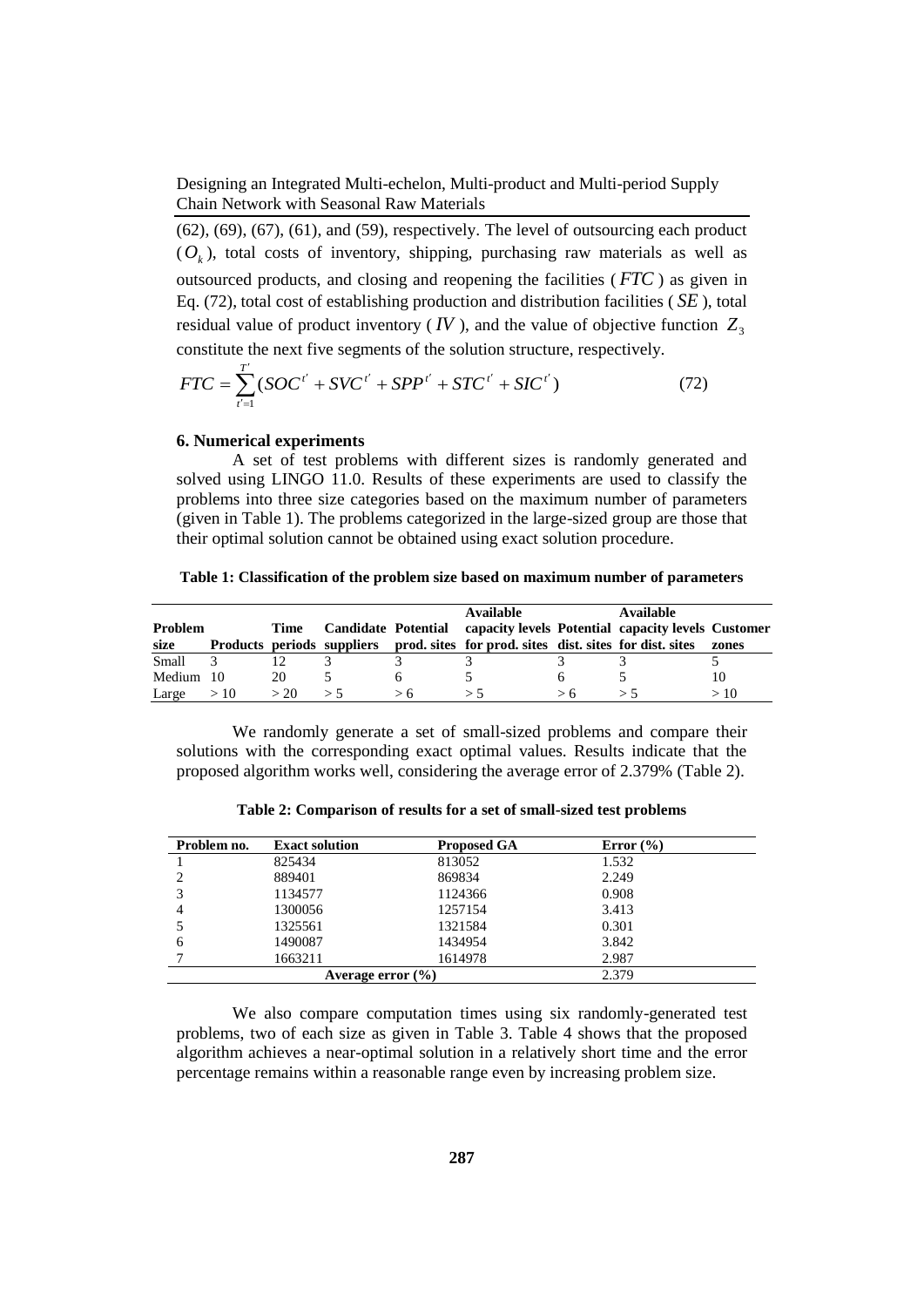| Problem No. of<br>no. | No. of<br>time | No. of | No. of | candidate potential capacity levels potential capacity levels<br>products periods suppliers prod. sites for prod. sites dist. sites for dist. sites | No. of available No. of No. of available No. of | customer<br>zones |
|-----------------------|----------------|--------|--------|-----------------------------------------------------------------------------------------------------------------------------------------------------|-------------------------------------------------|-------------------|
|                       |                |        |        |                                                                                                                                                     |                                                 |                   |
|                       |                |        |        |                                                                                                                                                     |                                                 |                   |
|                       | 16             |        |        |                                                                                                                                                     |                                                 |                   |
|                       | 20             |        |        |                                                                                                                                                     |                                                 | 10                |
|                       | 30             |        |        |                                                                                                                                                     |                                                 | 20                |
|                       | 36             |        |        |                                                                                                                                                     |                                                 | 30                |

**Table 3: Characteristics of test problems used for comparison of computation times**

**Table 4: Comparison of computation times for the test problems given in Table 3**

|                       | <b>Problem characteristics</b> |                       | <b>Exact solution</b>     |                               | <b>Proposed GA</b>        |                                      |       |
|-----------------------|--------------------------------|-----------------------|---------------------------|-------------------------------|---------------------------|--------------------------------------|-------|
| <b>Problem</b><br>no. | No. of<br><b>parameters</b>    | No. of<br>constraints | <b>Objective</b><br>value | <b>Computation</b><br>time(s) | <b>Objective</b><br>value | Computation Error $(\% )$<br>time(s) |       |
|                       | 311                            | 211                   | 1821301                   | 12                            | 1746628                   | 4                                    | 4.275 |
| 2                     | 1387                           | 1179                  | 8052115                   | 16                            | 7947437                   | 4                                    | 1.317 |
| 3                     | 7839                           | 2916                  | 28562280                  | 345                           | 27648287                  | 14                                   | 3.306 |
| $\overline{4}$        | 28879                          | 7675                  | 9145400                   | 23455                         | 8980782                   | 17                                   | 1.833 |
| 5                     |                                |                       |                           |                               | 7984623                   | 48                                   |       |
| 6                     |                                |                       |                           |                               | 8964817                   | 73                                   |       |

#### **7. Conclusions**

In this paper, an integrated mathematical model was developed for the problem of optimizing the supply chain configuration and product flow decisions where the raw materials required for producing products are seasonal in nature. The effect of seasonality was modeled in terms of time-varying cost of purchasing and processing the raw materials, production efficiency, and availability factor of raw materials. The production efficiency was considered to indicate everdecreasing quality of raw materials. Also, the availability factor was used to set limitations on the availability of raw materials over the time.

The proposed model designs the network such that the total cash value within the supply chain is maximized, so that it provides a more realistic picture of the effect of network design decisions on economic performance of the supply chain. Also, a three-stage solution algorithm was developed based on GA and the results indicated that it can be used effectively and efficiently for solving largesized problems where the exact optimal solution cannot be obtained.

The presented modeling approach can be applied in many industries, especially those using agricultural or natural products in their production processes. For future research, additional features that reflect characteristics of the real-world supply chains such as uncertainty in customer demand and supply chain costs, allowing backorder, and expansion / contraction of production/ distribution capacity during the planning horizon can be incorporated into the model.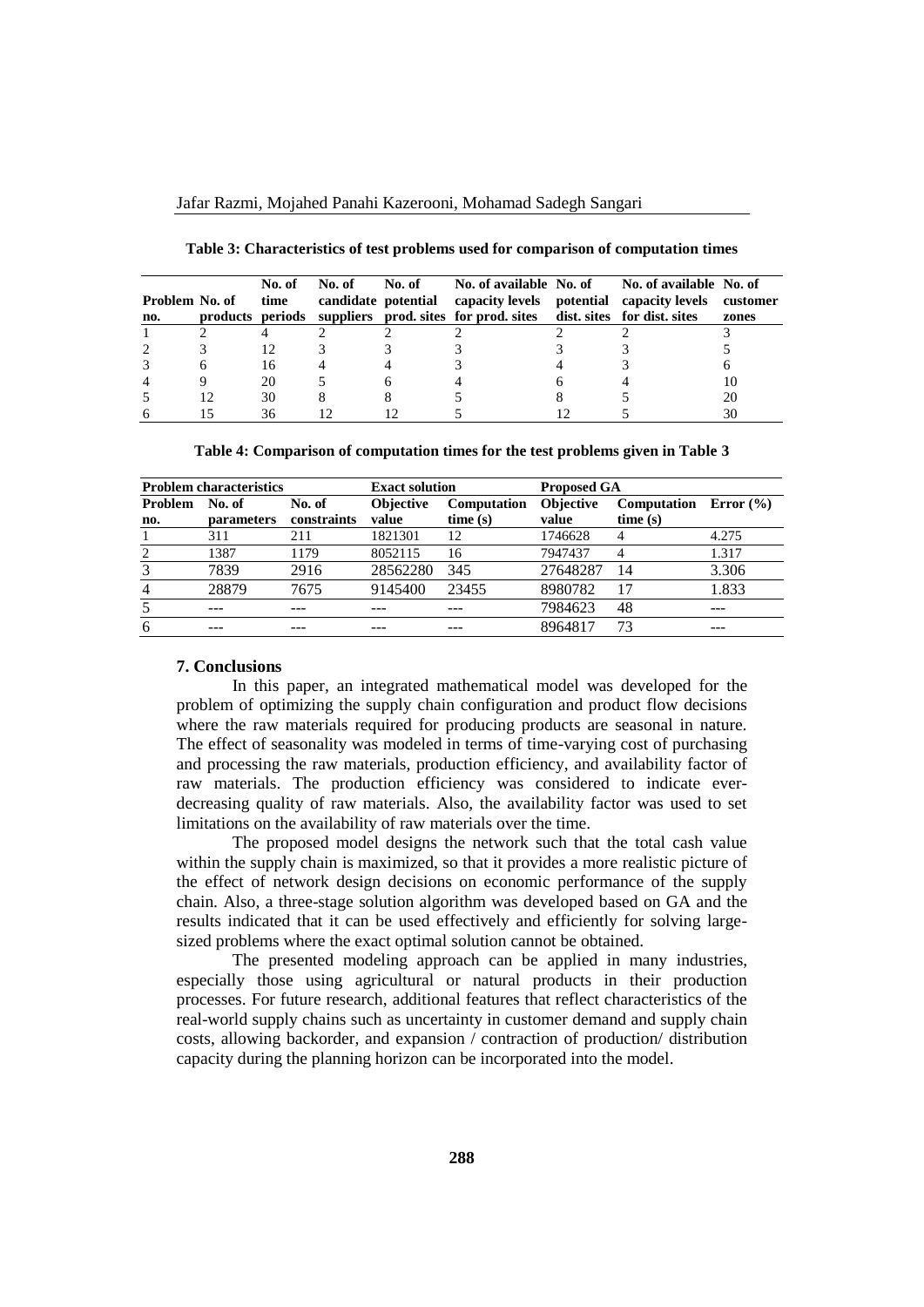#### **REFERENCES**

- [1] **Azaron, A., Brown, K.N., Tarim, S.A. and Modarres, M. (2008),** *A Multiobjective Stochastic Programming Approach for Supply Chain Design Considering Risk. International Journal of Production Economics*, 116, 129-138;
- [2] **Babazadeh, R., Razmi, J. and Ghodsi, R. (2012)** *Supply Chain Network Design Problem for a New Market Opportunity in an Agile Manufacturing System***.** *Journal of Industrial Engineering International*, 8, 1-8;
- [3] **Cardona-Valdez, Y., Alvarez, A. and Ozdemir, D. (2011),** *A Bi-Objective Supply Chain Design Problem with Uncertainty. Transportation Research Part C: Emerging Technologies*, 19, 821-832;
- [4] **El-Sayed, M., Afia, N. and El-Kharbotly, A. (2010),** *A Stochastic Model for Forward-reverse Logistics Network Design under Risk. Computers and Industrial Engineering*, 58, 423-431;
- [5] **Farahani, R.Z. and Asgari, N. (2007),** *Combination of MCDM and Covering Techniques in a Hierarchical Model for Facility Location: A Case Study. European Journal of Operational Research,* 176, 1839-1858;
- [6] **Hajipour, M.S.V. and Pasandideh, S.H.R. (2012),** *Proposing an Adaptive Particle Swarm Optimization for a Novel Bi-objective Queuing Facility Location Model. Economic Computation and Economic Cybernetics Studies and Research*; *ASE Publishing*, 46, 223-240;
- [7] **Koksalan, M. and Sural, H. (1999),** *Efes Beverage Group Makes Location and Distribution Decisions for its Malt Plants. Interfaces*, 29, 89-103;
- [8] **Liang, T.F. and Cheng, H.W. (2009),** *Application of Fuzzy Sets to Manufacturing/ Distribution Planning Decisions with Multi-product and Multi-time Period in Supply Chains. Expert Systems with Applications*, 36, 3367-3377;
- [9] **Martel, A. (2005),** *The Design of Production-distribution Networks: A Mathematical Programming Approach***.** In: *Geunes, J. and Pardalos, P.M. (Eds.),* Supply chain optimization, Springer, 265-305;
- [10] **Melo, M.T., Nickel, S. and Saldanha da Gama, F. (2005),** *Dynamic Multi commodity Capacitated Facility Location: A Mathematical Modeling Framework for Strategic Supply Chain Planning. Computers and Operations Research*, 33, 181-208;
- [11] **Olivares-Benitez, E., Gonzalez-Velarde, J.L. and Rios-Mercado, R.Z. (2012),** *A Supply Chain Design Problem with Facility Location and Bi-objective Transportation Choices. TOP*, 20, 729-753;
- [12] **Pan, F. and Nagi, R. (2013),** *Multi-echelon Supply Chain Network Design in Agile Manufacturing. Omega*, 41, 969-983;